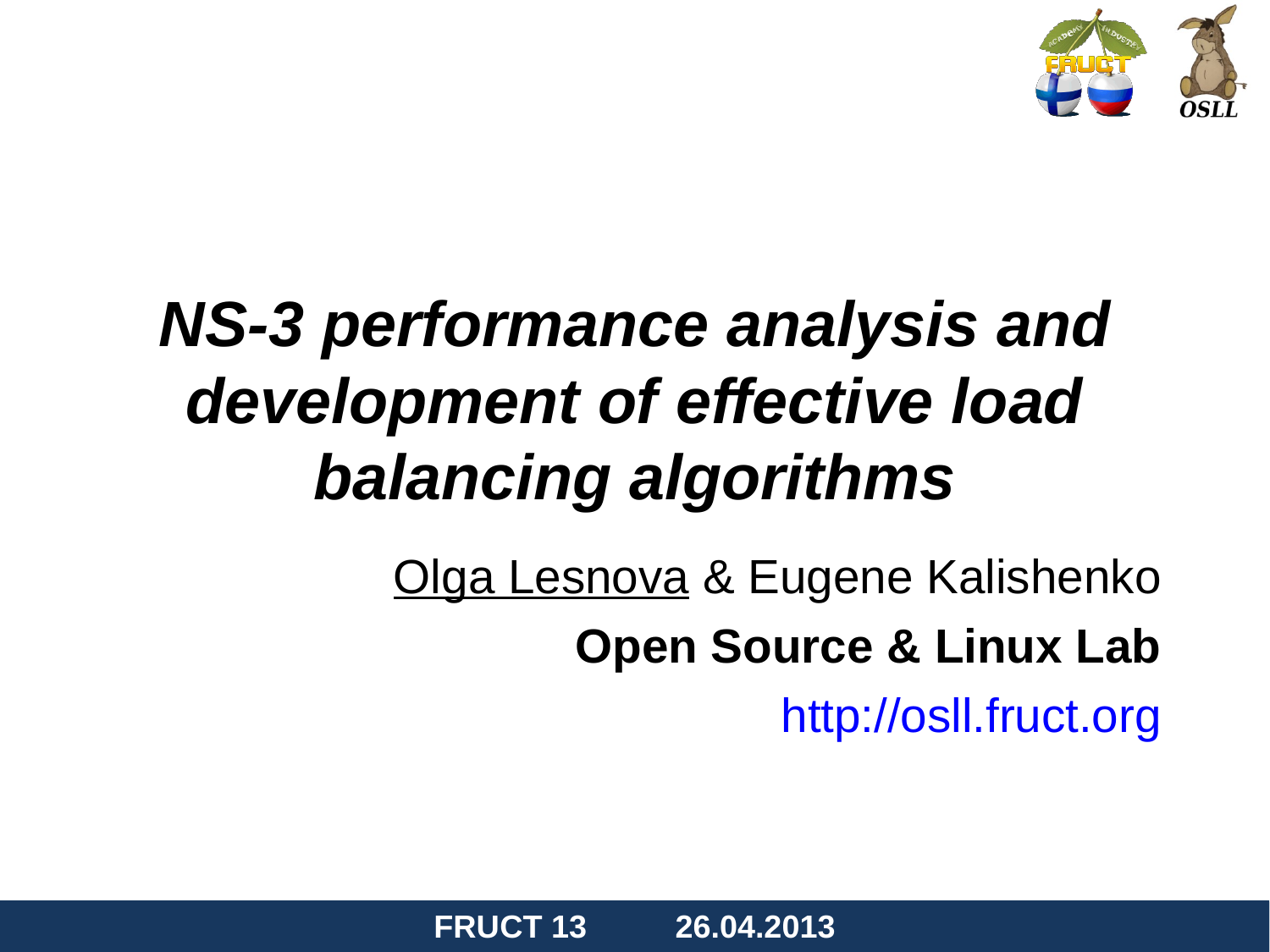## **Outline**



Networks modeled by NS-3 can be large... Or very large... Or very very very large...



@BNP Design Studio \* www.ClipartOf.com/1108521



When you are modeling very very large networks and want to get some statistics you can wait results for a very very long time...

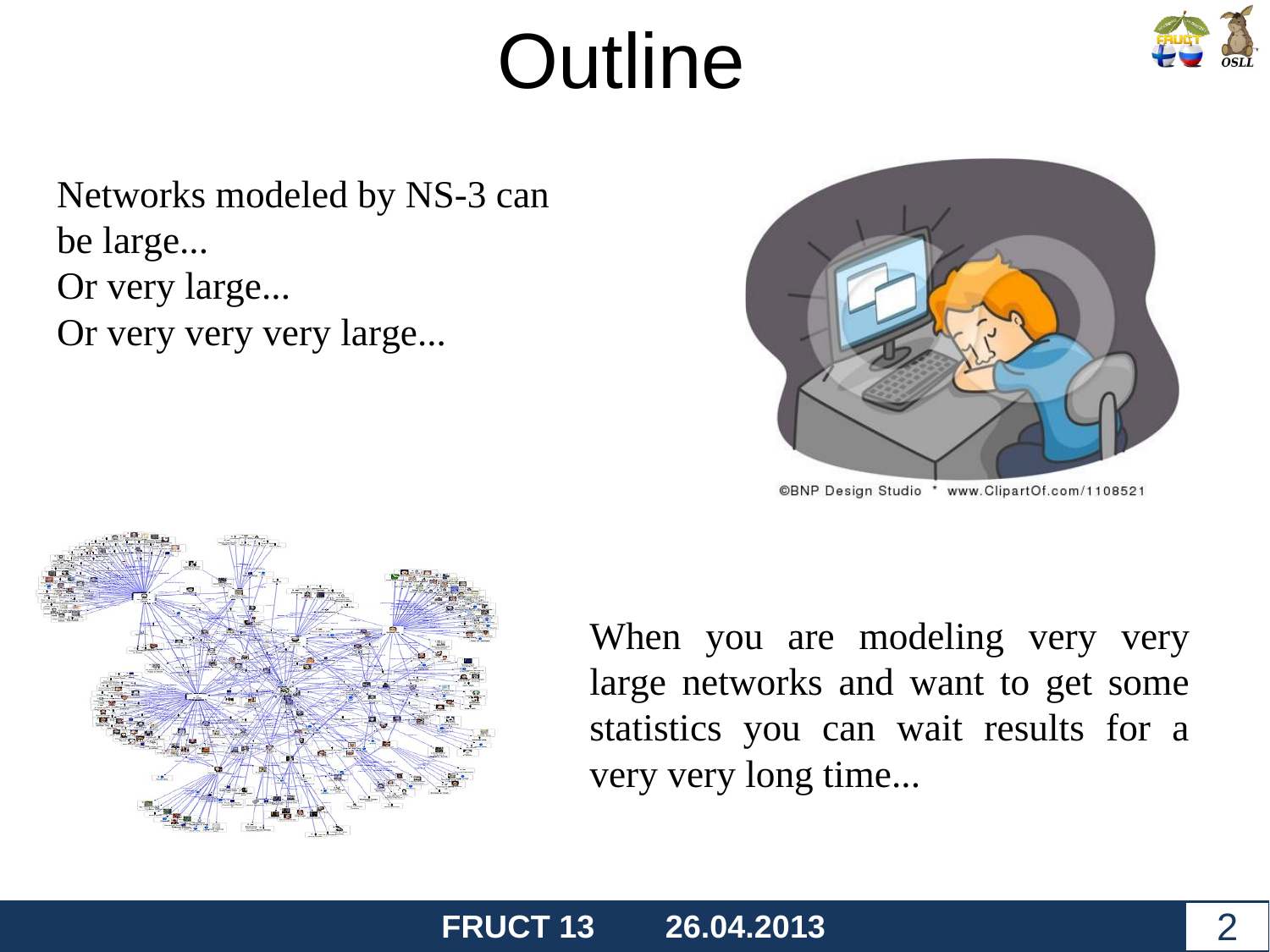## Basic idea





#### Main idea

Local events in each subnetwork can be performed independently

### Main problem Synchronize subnetworks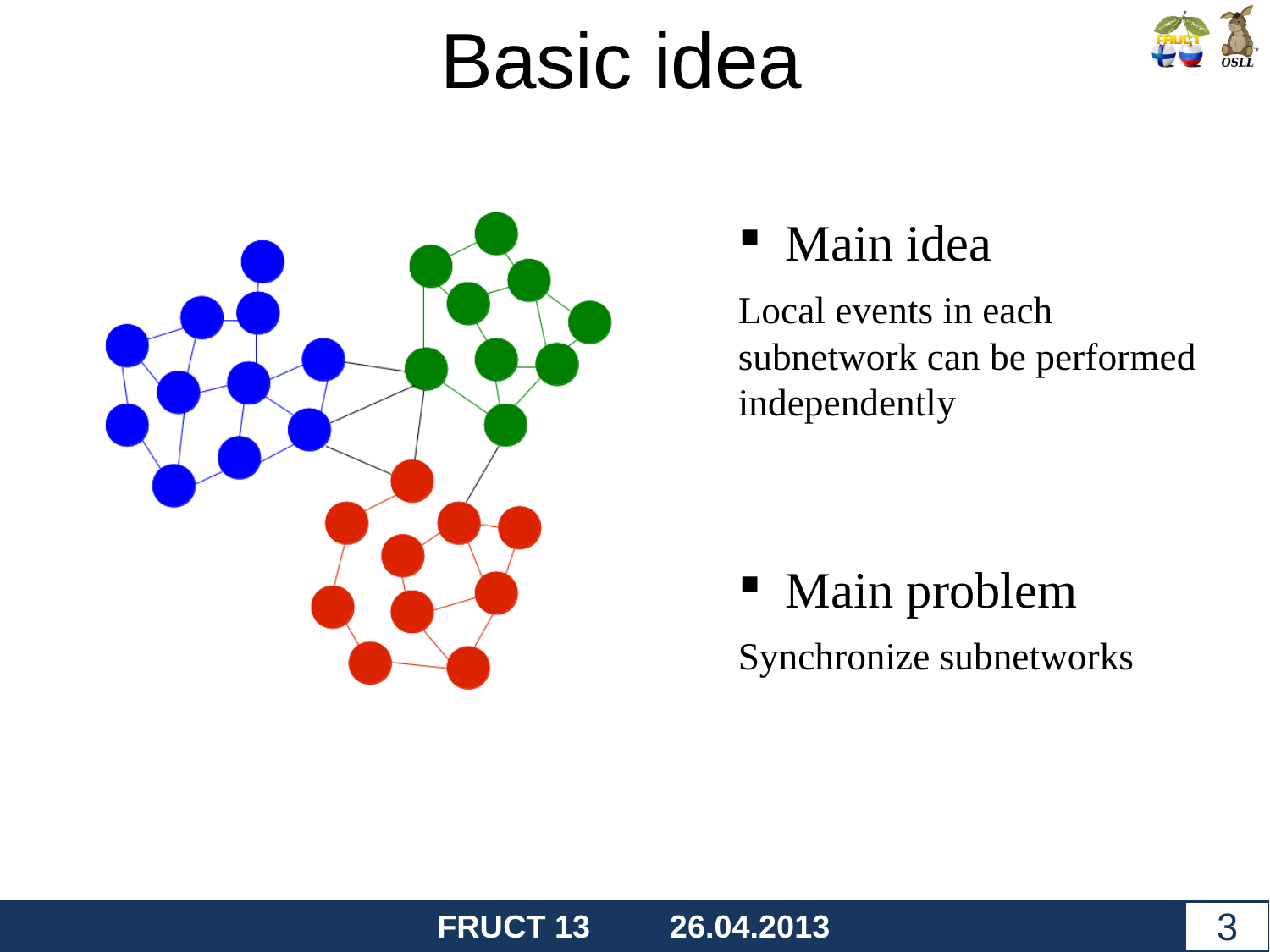# Synchronization algorithms



### **Optimistic**

- Desynchronization happens rare
- Periodically interrupting and fixing synchronization errors

Effective | Difficult to implement

Conservative

- Avoid desynchronization

Easy to implement | Not so effective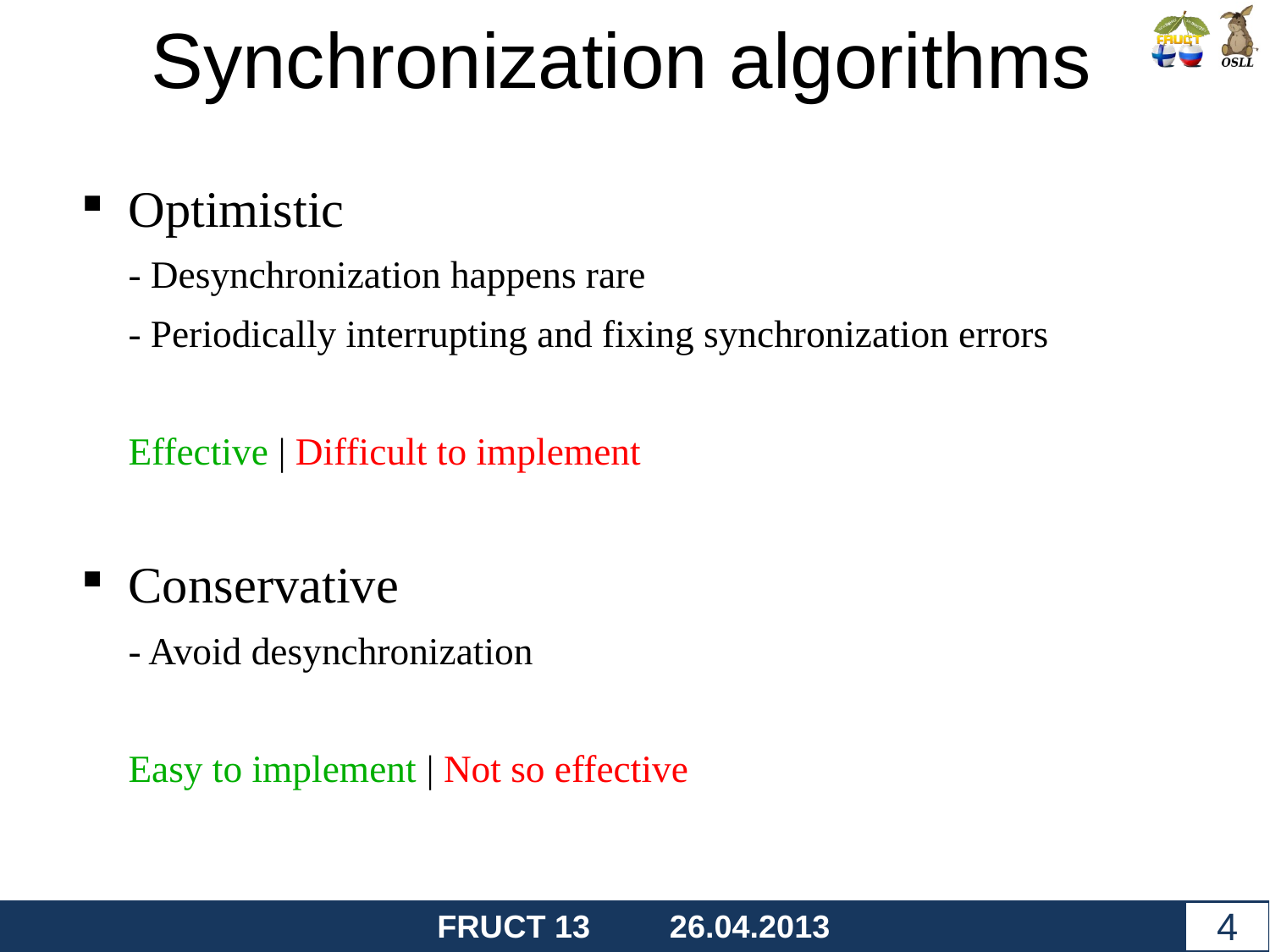# **Objectives**



#### Serial implementations

- Analyze existing parallel implementations performance
- Effective network clustering
- Effective load balancing



**Parallel implementations** 

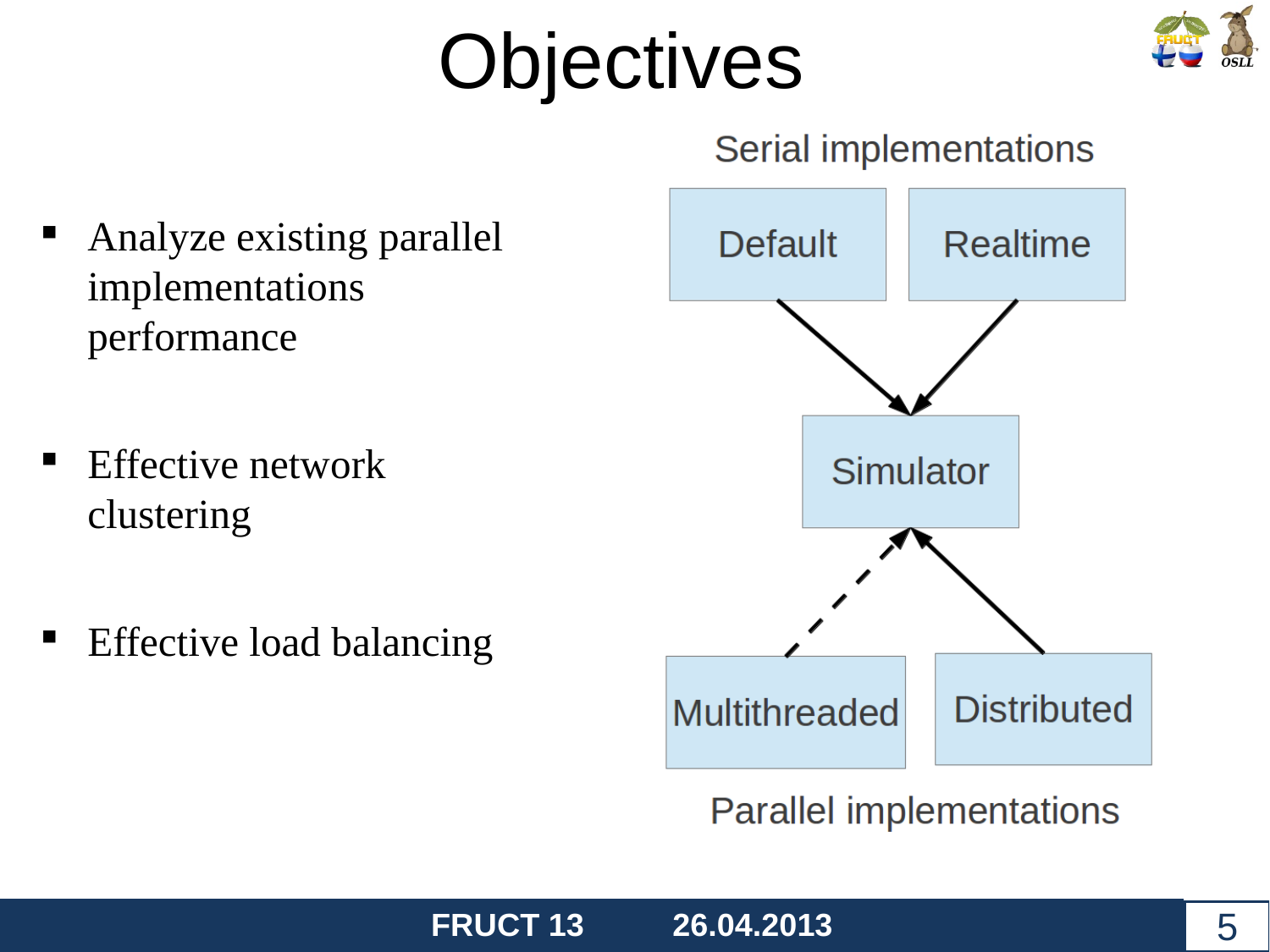# Algorithms





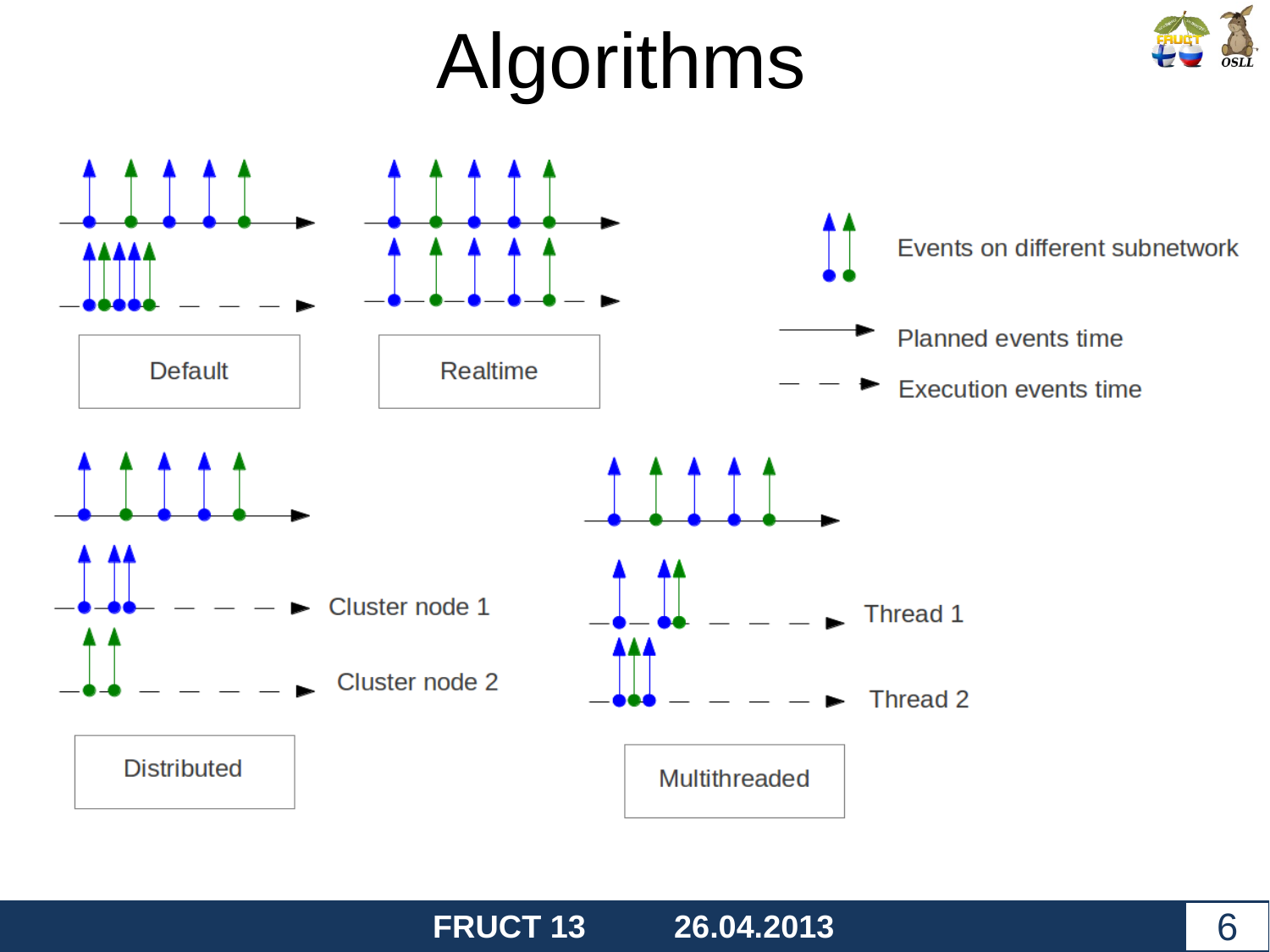# **Synchronization**



**Lookahead concept:** Event in one node can affect another node with delay not less then delay in channel between them



#### **In Multithreaded version**  *lookahead***:**

- Local for each node
- Minimal delay between node and its neighbors
- $-$  For node A: min(5, 6, 1, 9) = 1

#### **In Distributed version** *lookahead***:**

- Global
- Minimal delay between subnetworks
- $-Min(3, 4, 5, 6, 7, 2) = 2$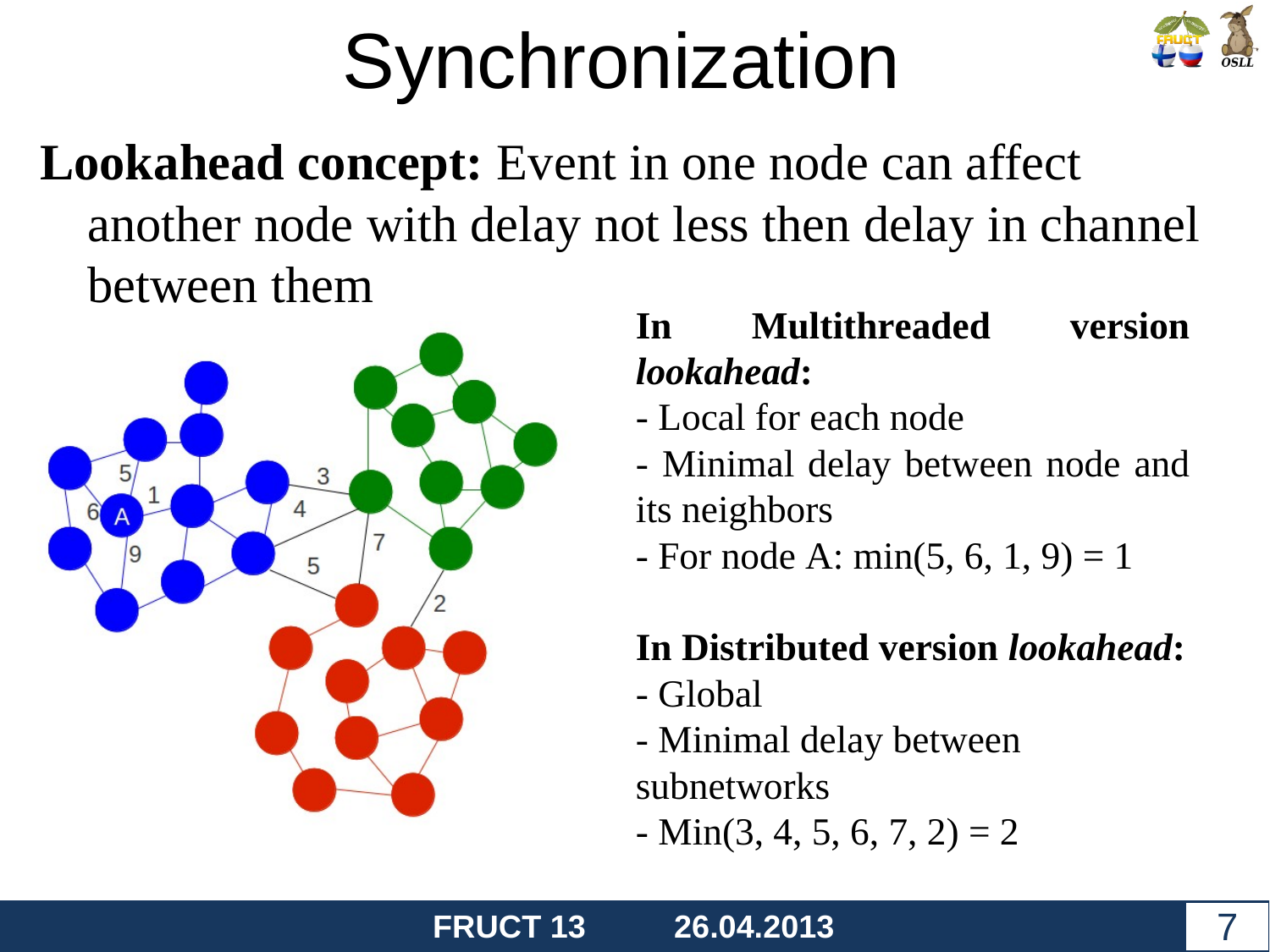## Multithreaded algorithm

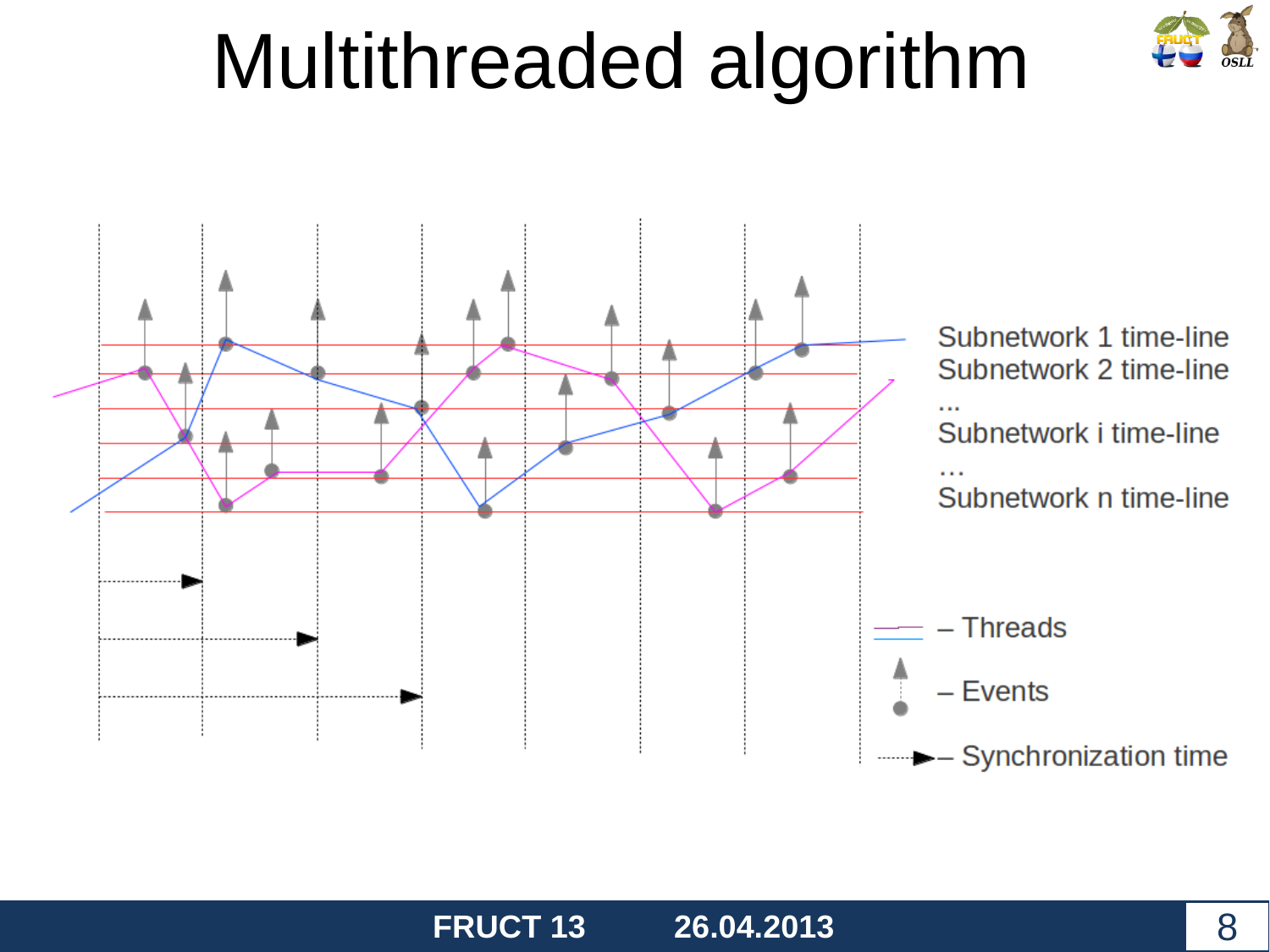## Distributed algorithm

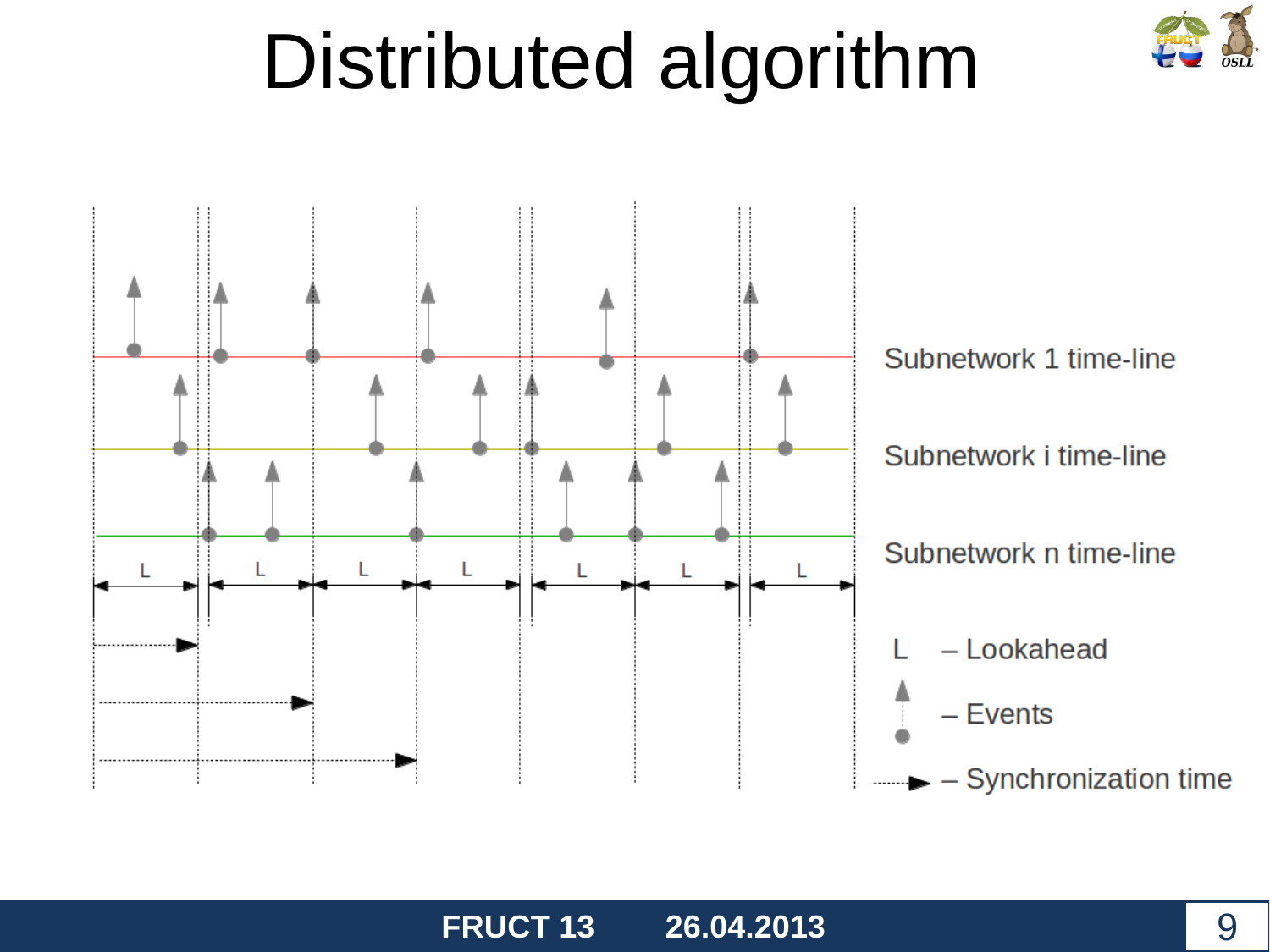# Analysis



#### DARPA NMS Campus Network



#### **Hardware:**

Default & Multithreaded.: Intel(R) Core(TM) i5-2320 CPU @ 3.00GHz X 4 Distributed: Cluster 2 X Intel(R) Core(TM) i5-2320 CPU  $\omega$  3.00GHz X 4

1 - http://www.ssfnet.org/Exchange/gallery/baseline/index.html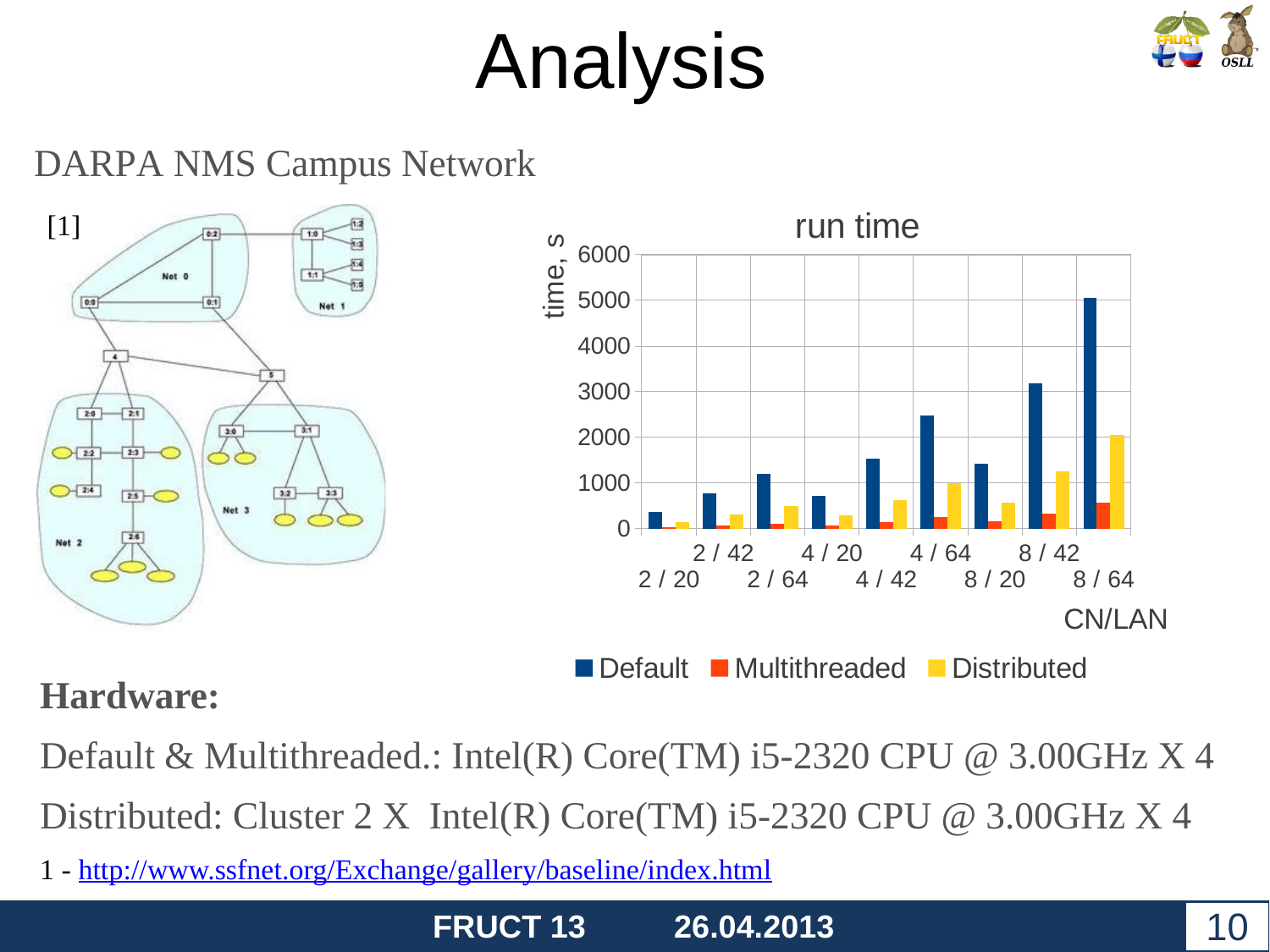# Profiling



### Multithreaded version

#### Profiled with Intel Parallel studio



#### Distributed version

#### Profiled with Intel Cluster Studio

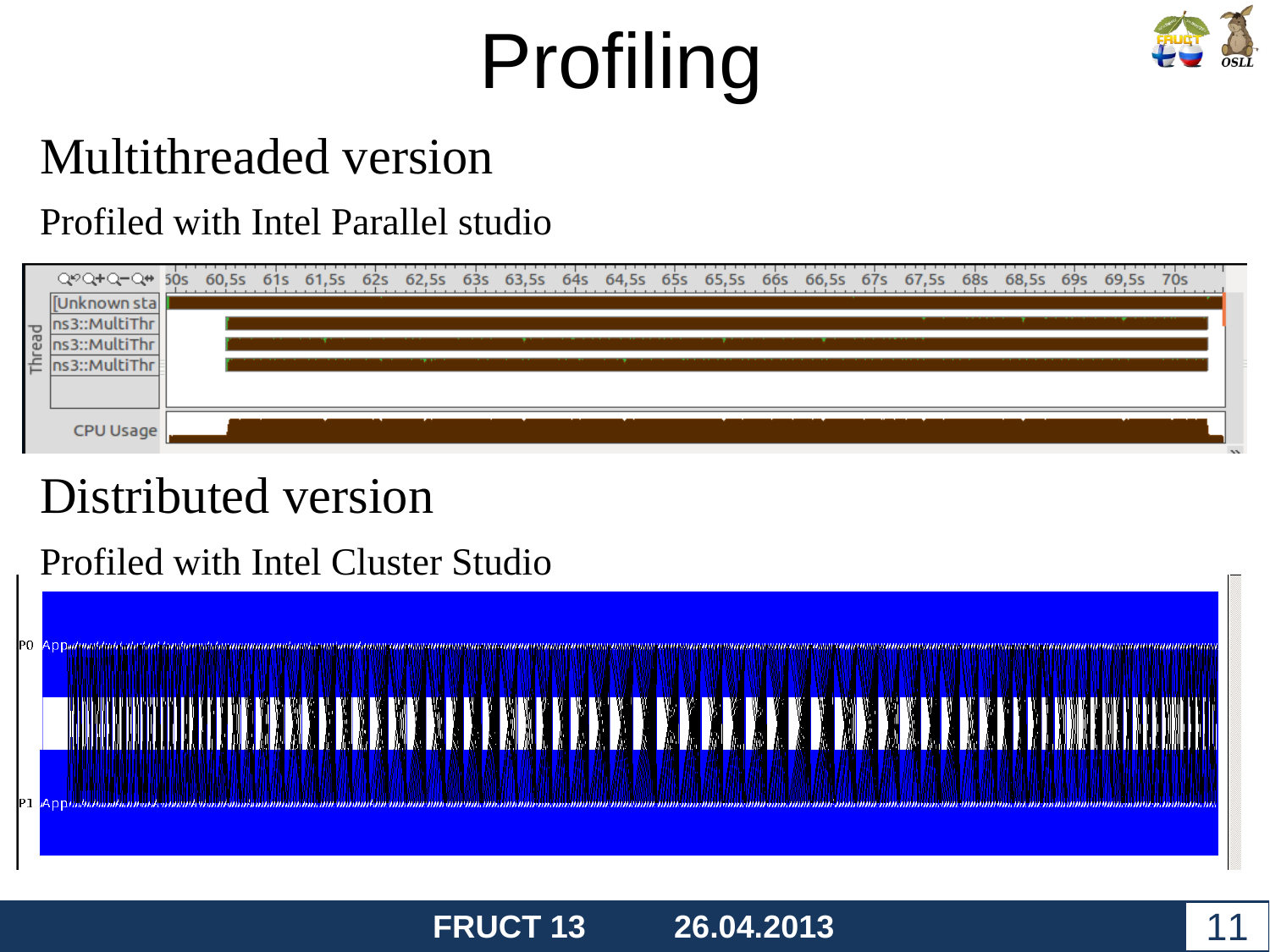## **Motivation**



Why effective network clustering is important?

Good clustering Group All Processes  $\blacksquare$  Group Application  $=$  13.7553 s $\blacksquare$  $-$  Group MPI  $416.832$ e- $3s$  i

Bad clustering **E-Group All Processes** *Group Application* 272.491 s  $1.25762$ e+3 s $\vert$  $\sim$  Group MPI  $\sim$ 

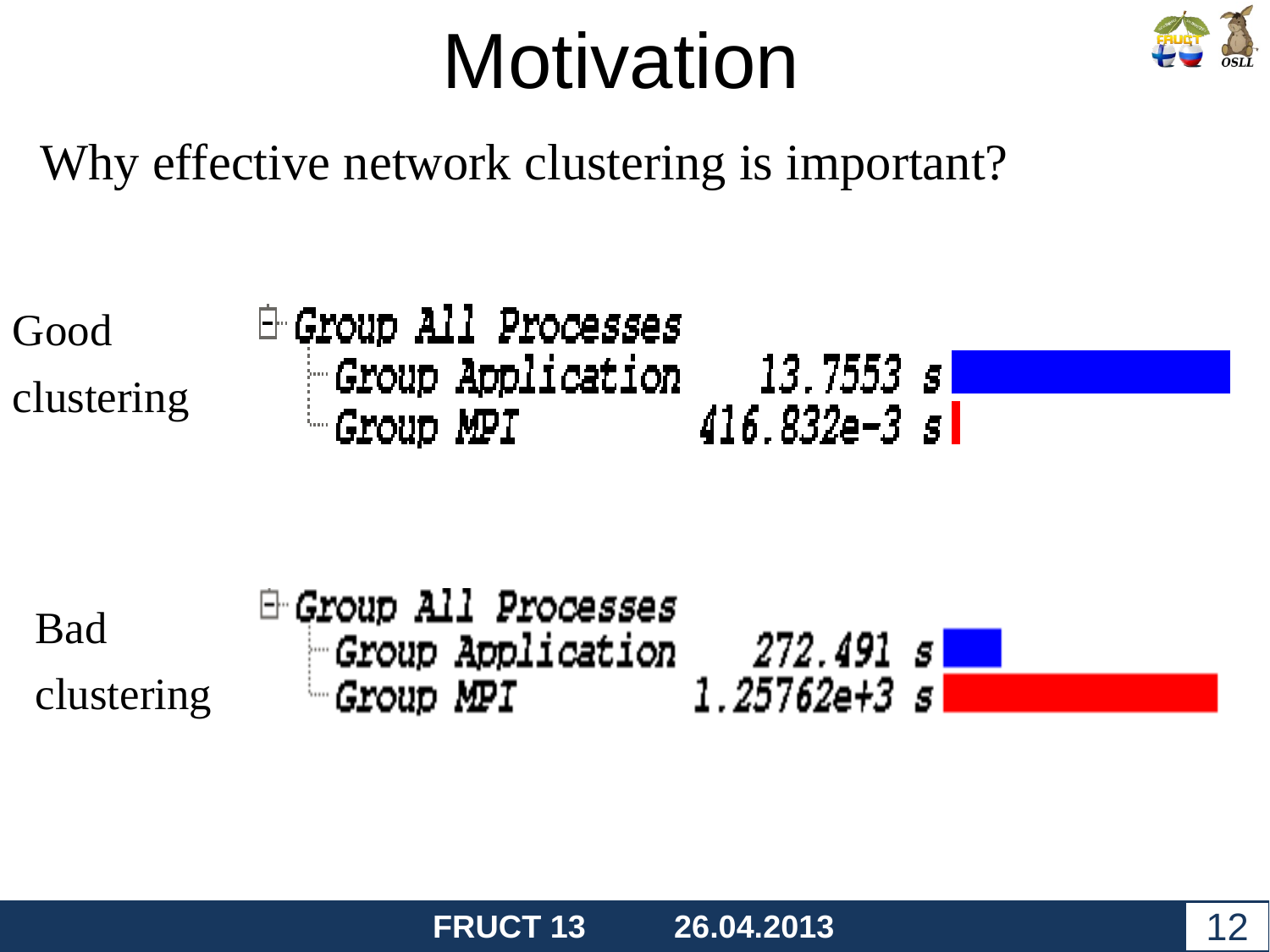





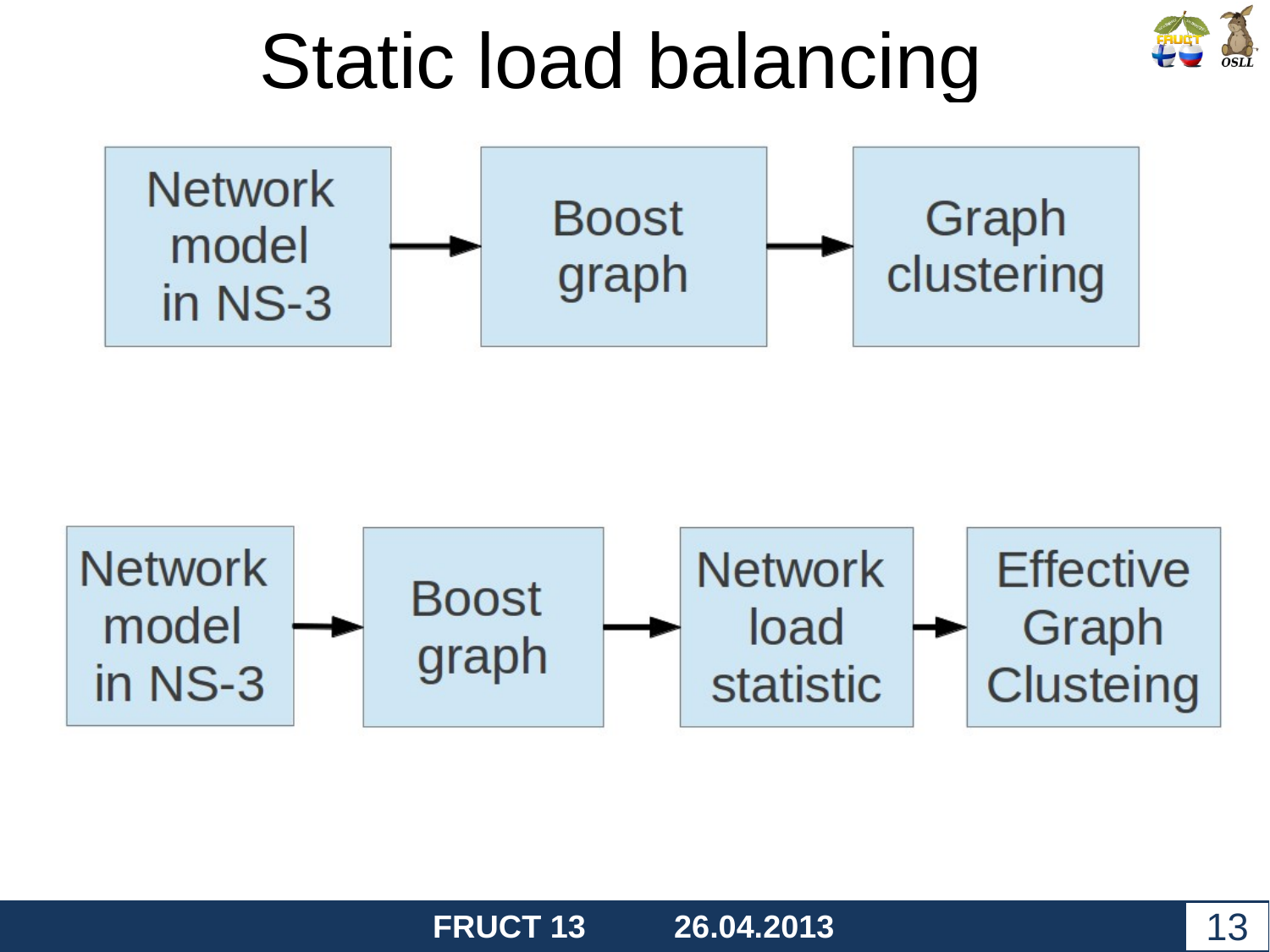# Weighted graph



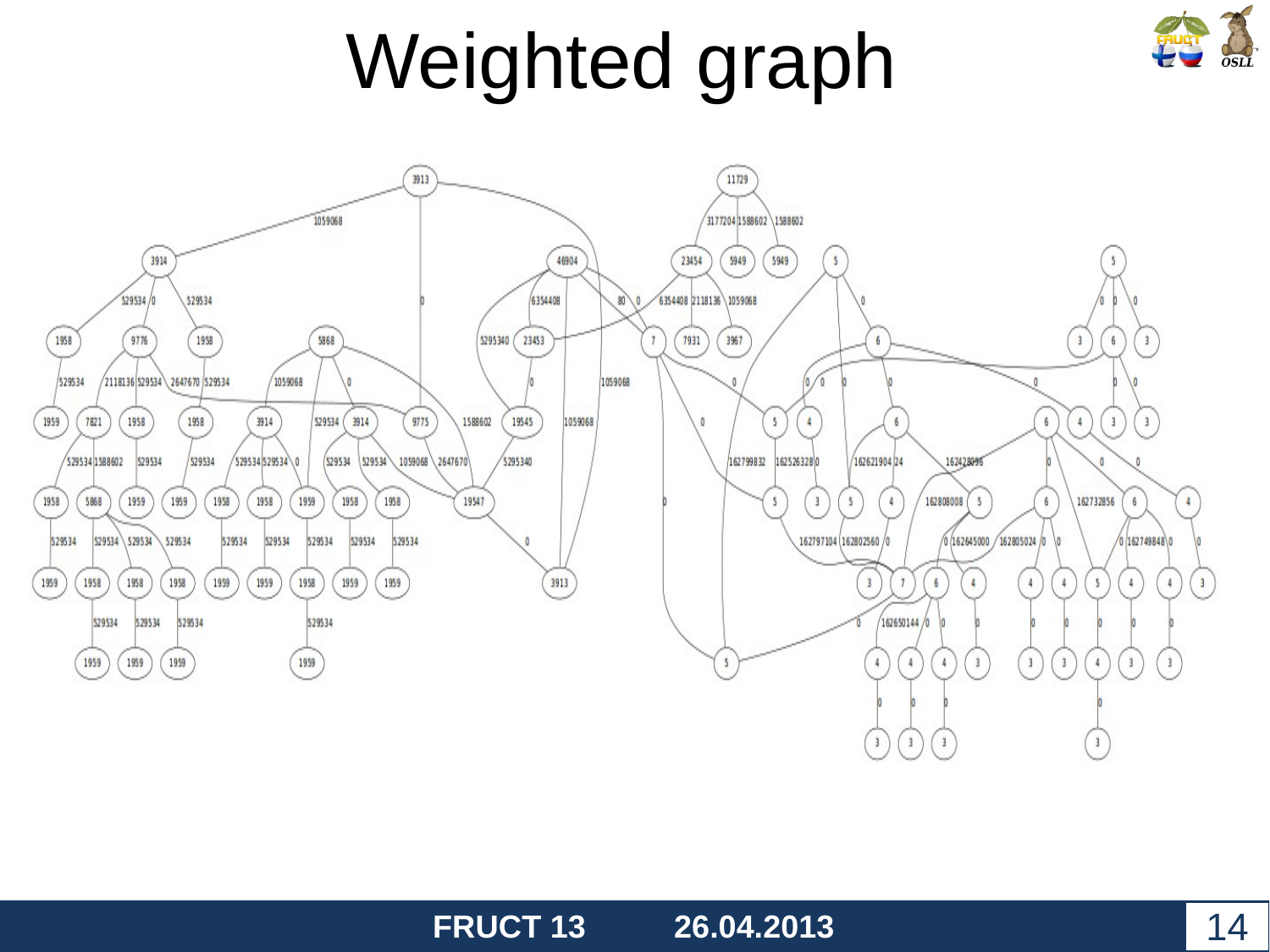## Dynamic load balancing







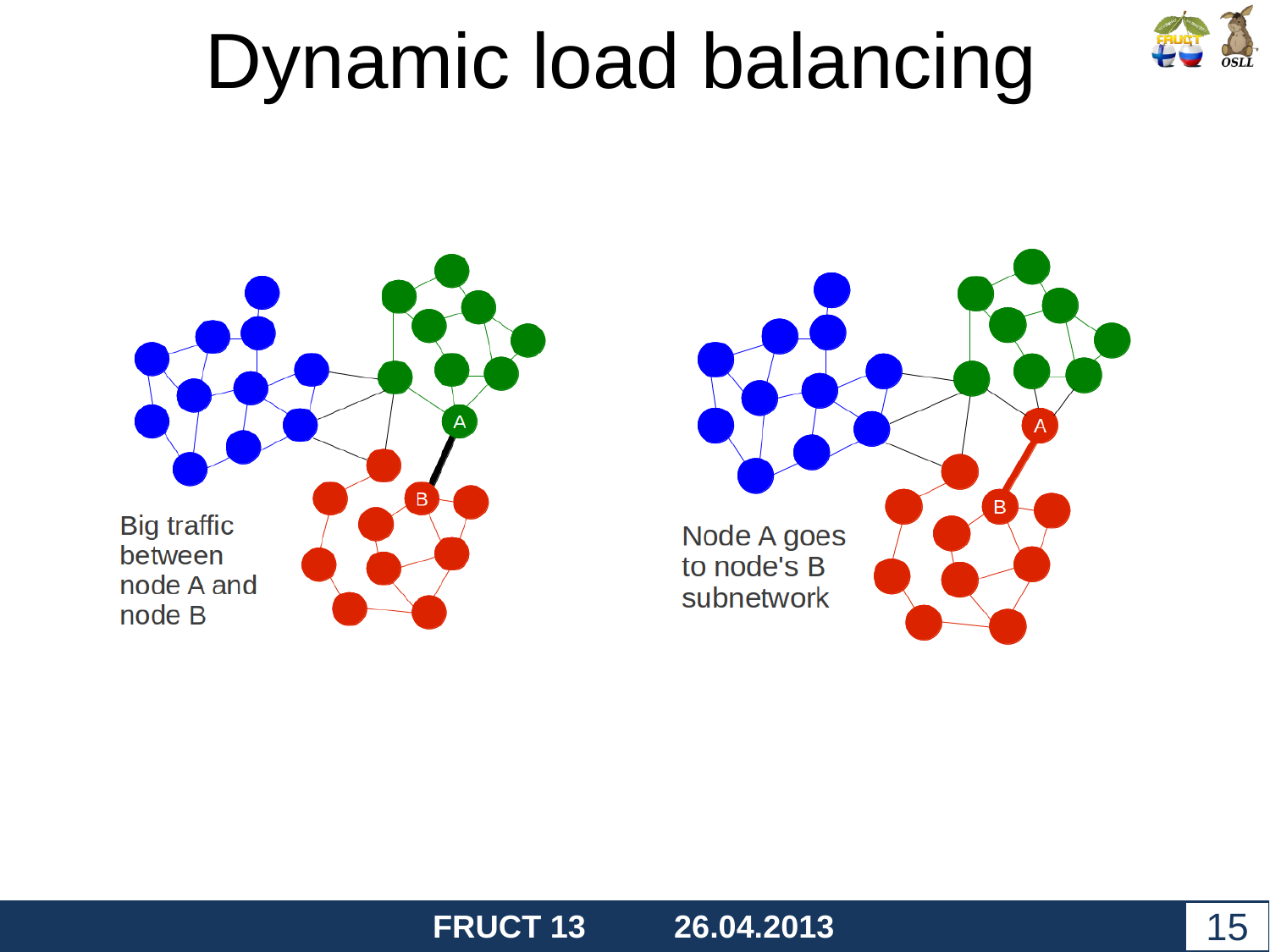## Results & Future Work



### **Results**

- Multithreaded & Distributed algorithms analyzed
- Complete simulators profiling performed
- Static load balancing for Distributed Simulator developed

- Future Work
	- Dynamic load balancing for Distributed Simulator